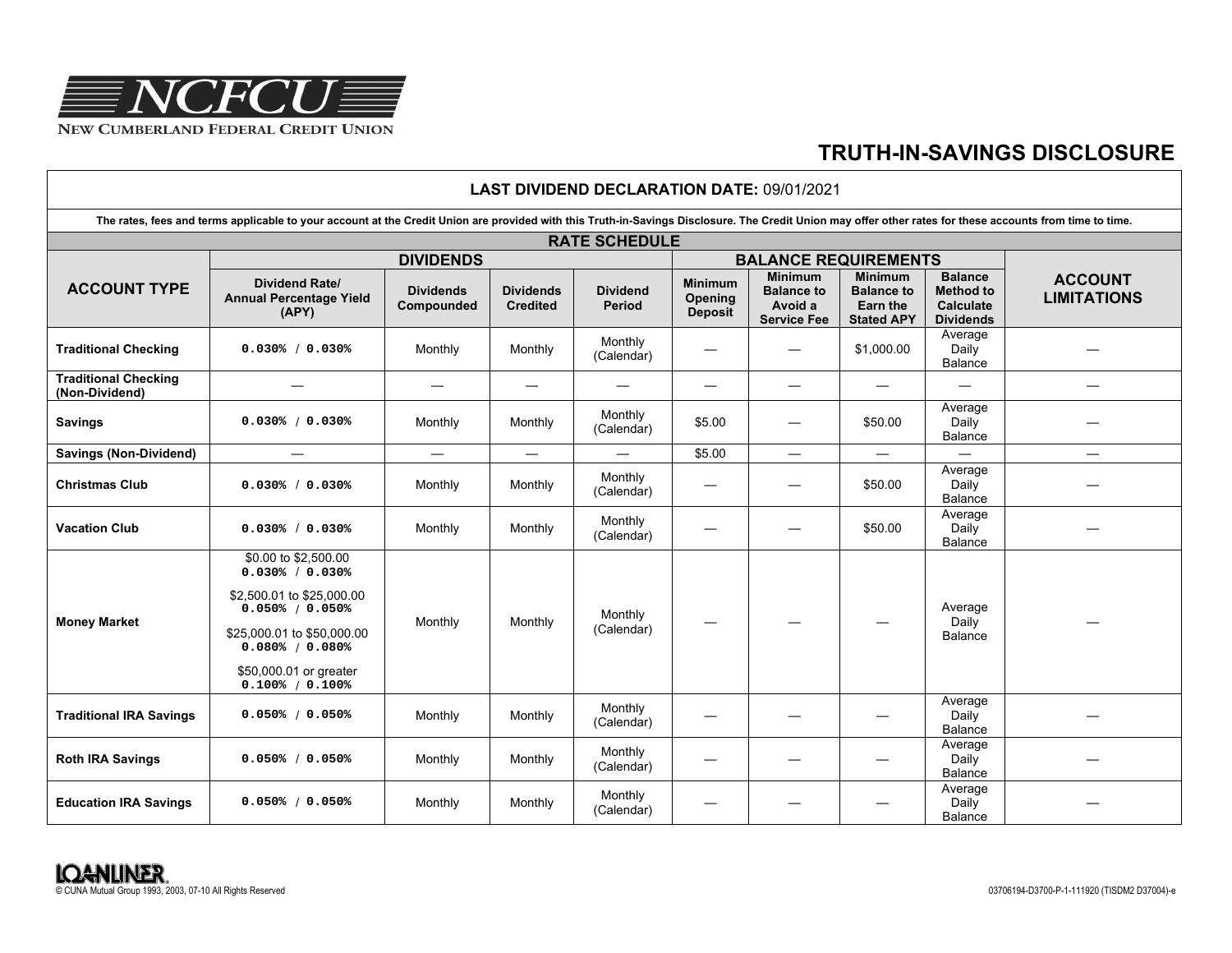## **ACCOUNT DISCLOSURES**

*Except as specifically described, the following disclosures apply to all of the accounts. All accounts described in this Truth-in-Savings Disclosure are share accounts.* 

**1. RATE INFORMATION —** The annual percentage yield is a percentage rate that reflects the total amount of dividends to be paid on an account based on the dividend rate and frequency of compounding for an annual period. For Traditional Checking, Savings, Christmas Club, Vacation Club, Money Market, Traditional IRA Savings, Roth IRA Savings, and Education IRS Savings accounts, the dividend rate and annual percentage yield may change monthly as determined by the Credit Union's Board of Directors. The dividend rates and annual percentage yields are the rates and yields as of the last dividend declaration date that is set forth in the Rate Schedule. Money Market accounts are tiered rate accounts. The balance ranges and corresponding dividend rates and annual percentage yields applicable to each tier are disclosed in the Rate Schedule. For tiered accounts, once a particular range is met, the dividend rate and annual percentage yield for that balance range will apply to the full balance of your account.

**2. NATURE OF DIVIDENDS —** Dividends are paid from current income and available earnings after required transfers to reserves at the end of the dividend period.

**3. DIVIDEND COMPOUNDING AND CREDITING —** The compounding and crediting frequency of dividends and the dividend period applicable to each account are stated in the Rate Schedule. The dividend period is the period of time at the end of which an account earns dividend credit. The dividend period begins on the first calendar day of the period and ends on the last calendar day of the period.

**4. ACCRUAL OF DIVIDENDS —** For all earning accounts, dividends will begin to accrue on noncash deposits (e.g. checks) on the business day you make the deposit to your account. For Traditional Checking, Savings, Christmas Club, Vacation Club, Money Market, Traditional IRA Savings, Roth IRA Savings, and Education IRS Savings accounts, if you close your account before accrued dividends are credited, you will not receive the accrued dividends.

**5. BALANCE INFORMATION —** To open any account, you must deposit or already have on deposit the minimum required share(s) in a savings account. Some accounts may have additional minimum opening deposit requirements. The minimum balance requirements applicable to each account are set forth in the Rate Schedule. For Traditional Checking, Savings, Christmas Club, and Vacation Club accounts, there is a minimum average daily balance required to earn the annual percentage yield disclosed for the dividend period. If the minimum average daily balance requirement is not met, you will not earn the annual percentage yield stated in the Rate Schedule. For accounts using the average daily balance method as stated in the Rate Schedule, dividends are calculated by applying a periodic rate to the average daily balance in the account for the dividend period. The average daily balance is calculated by adding the principal in the account for each day of the period and dividing that figure by the number of days in the period.

**6. ACCOUNT LIMITATIONS — For all accounts, no** account limitations apply.

**7. FEES FOR OVERDRAWING ACCOUNTS —** Fees for overdrawing your account may be imposed on each check, draft, item, ATM transaction and one-time debit card transaction (if member has consented to overdraft protection plan for ATM and one-time debit card transactions), preauthorized automatic debit, telephone initiated withdrawal or any other electronic withdrawal or transfer transaction that is drawn on an insufficient available account balance. The entire balance in your account may not be available for withdrawal, transfer or paying a check, draft or item. You may consult the Membership and Account Agreement and Funds Availability Policy Disclosure for information regarding the availability of funds in your account. Fees for overdrawing your account may be imposed for each overdraft, regardless of whether we pay or return the draft, item or transaction. If we have approved an overdraft protection limit for your account, such fees may reduce your approved limit. Please refer to the Schedule of Fees and Charges for current fee information.

For ATM and one-time debit card transactions, you must consent to the Credit Union's overdraft protection plan in order for the transaction amount to be covered under the plan. Without your consent, the Credit Union may not authorize and pay an overdraft resulting from these types of transactions. Services and fees for overdrafts are shown in the document the credit union uses to capture the member's opt-in choice for overdraft protection and the Schedule of Fees and Charges.

**8. MEMBERSHIP —** As a condition of membership, you must purchase and maintain the minimum required share(s) as set forth below.

| Par Value of One Share    | \$5.00 |
|---------------------------|--------|
| Number of Shares Required |        |

**9. RATES —** The rates provided in or with the Rate Schedule are accurate as of the last dividend declaration date indicated on this Truth-in-Savings Disclosure. If you have any questions or require current rate and fees information on your accounts, please call the Credit Union.